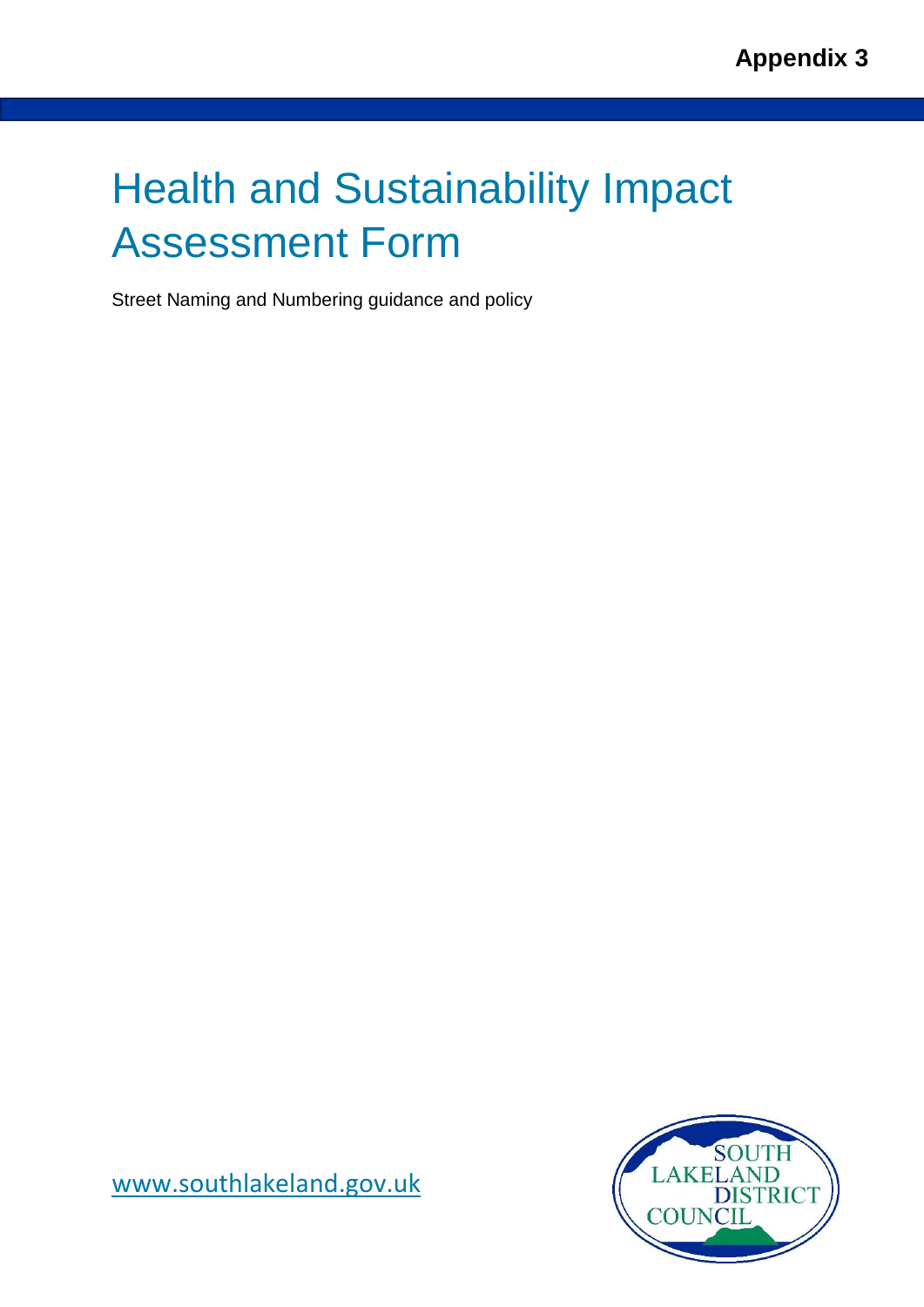# Environment and health

### Greenhouse gas emissions

Response: This SNN policy will have slight positive effect on Greenhouse gas emissions by making properties easier to locate requiring less wasted mileage from delivery drivers, royal mail and other persons/companies trying to locate the streets and properties.

#### Alternative ways to deliver proposal

Please show how you are addressing alternative ways of delivering your proposal with a reduced or zero requirement for energy, building space, materials or travel

How are you using the waste/energy hierarchy  $-1$ ) avoid, 2) reduce, 3) reuse?

Response: N/A

#### Air quality

Please demonstrate how your project will have an impact on air quality.

Response:

This SNN policy will have slight positive effect on air quality by making properties easier to locate requiring less wasted mileage from delivery drivers, royal mail and other persons/companies trying to locate the streets and properties.

### **Biodiversity**

Please outline any impacts on biodiversity that your proposal might have

"To halt overall biodiversity loss, support healthy well-functioning ecosystems and establish coherent ecological networks, (create) more and better places for nature for the benefit of wildlife and people": Biodiversity 2020: A strategy for England's wildlife and ecosystem services, DEFRA.

Response:

n/a

### Climate change impact

How does your proposal mitigate the impacts of climate change?

Assess the risks and impacts associated with climate change (extreme weather events: flooding, heatwaves, droughts and fires) and the implications for our services and

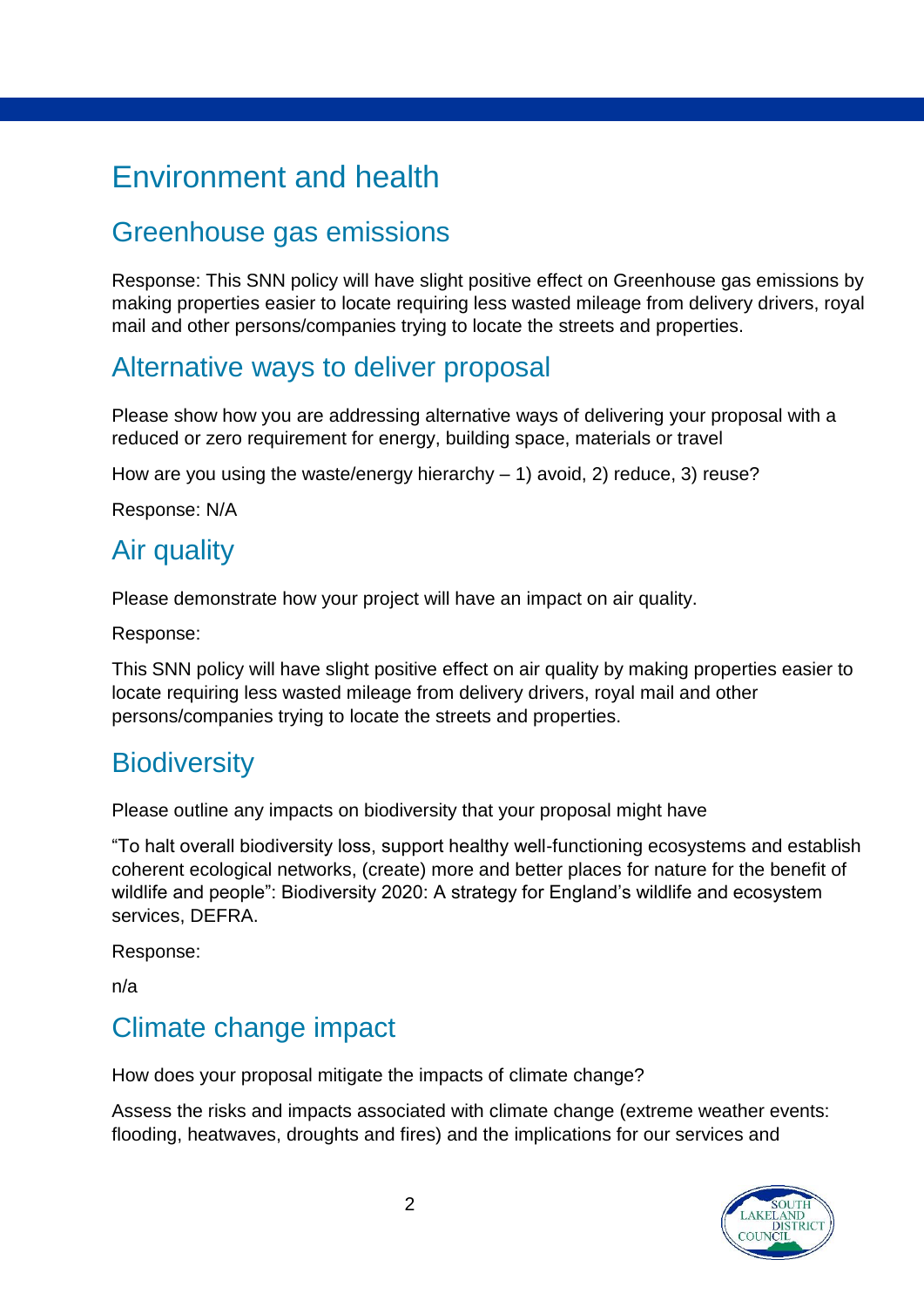communities. Describe measures in place to embed resilience and recovery.

Response:

This SNN policy will have slight positive effect on reducing Climate Chang by making properties easier to locate requiring less wasted mileage from delivery drivers, royal mail and other persons/companies trying to locate the streets and properties.

### Active travel

How does the proposal enable active travel?

Encouraging and facilitating walking, cycling and public transport.

Response:

N/A

### Economy and culture

### Sustainable development

How does the proposal contribute to inclusive and sustainable development?

Response:

N/A

### Pay

How does the proposal impact on jobs and levels of pay?

Response:

N/A

### Healthier high streets

Demonstrate how the proposal contributes to healthier high streets.

Response:

N/A

### Culture, creativity and heritage

How does the proposal impact on culture, creativity or heritage and if not can they be embedded in this proposal?

Response: N/A

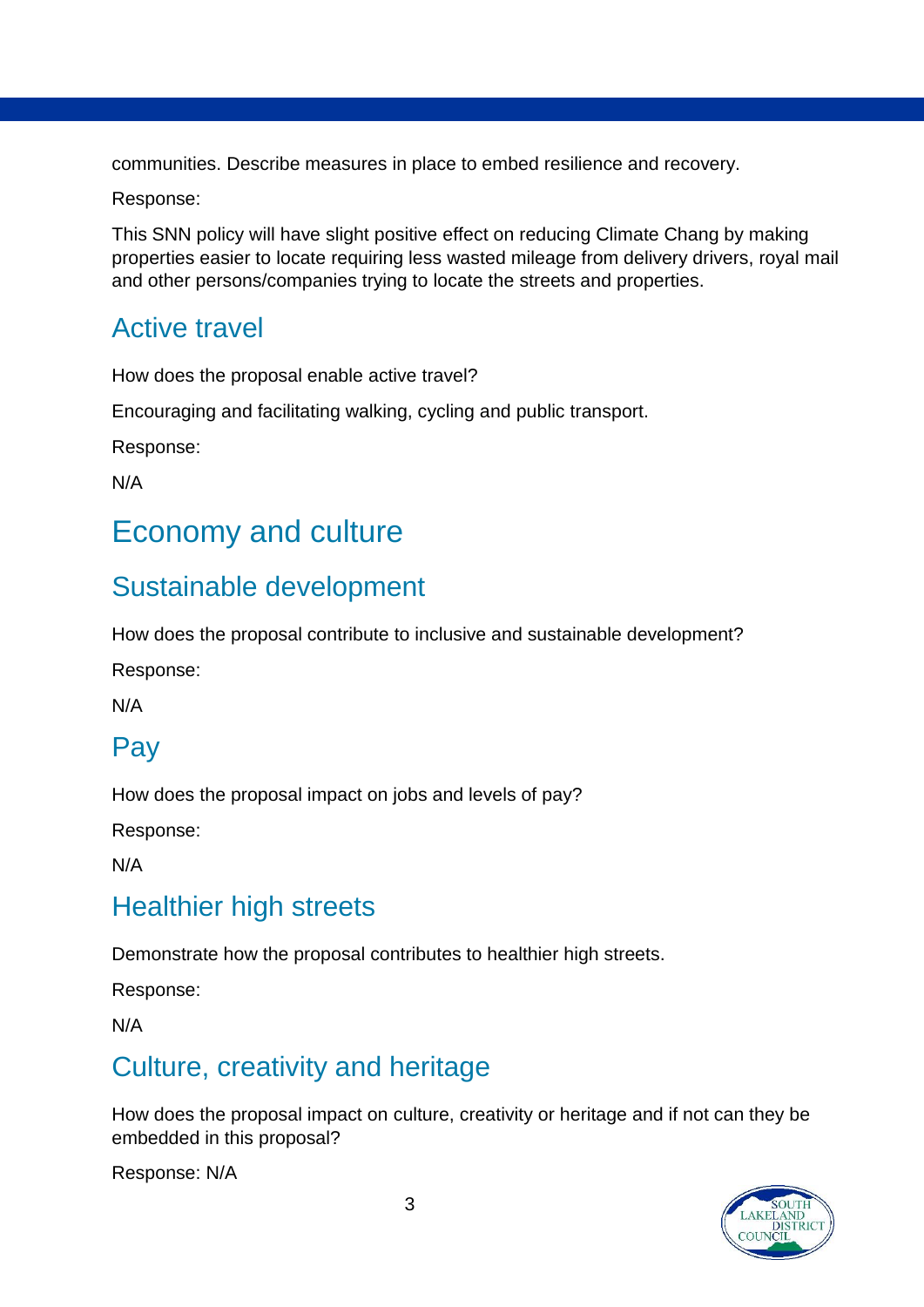Over-type your response here

### Housing and communities

### Housing standards

Does the proposal lead to an improvement in the standard of housing?

Response:

N/A

#### Access to housing

How does the proposal increase access to housing?

Response:

N/A

### Crime and fear of crime

How does the proposal reduce crime or fear of crime?

Response:

N/A

### Social connectedness

How does the proposal increase social connectedness?

Response:

N/A

### Health and sustainability impact summary

Each category is rated either: Positive, Negative, Neutral, or unknown

#### Environment and Health

Greenhouse gases emissions: Type rating (e.g. Positive) for categories below

Air Quality: Positive

Biodiversity: Neutral

Impacts on climate change: Positive

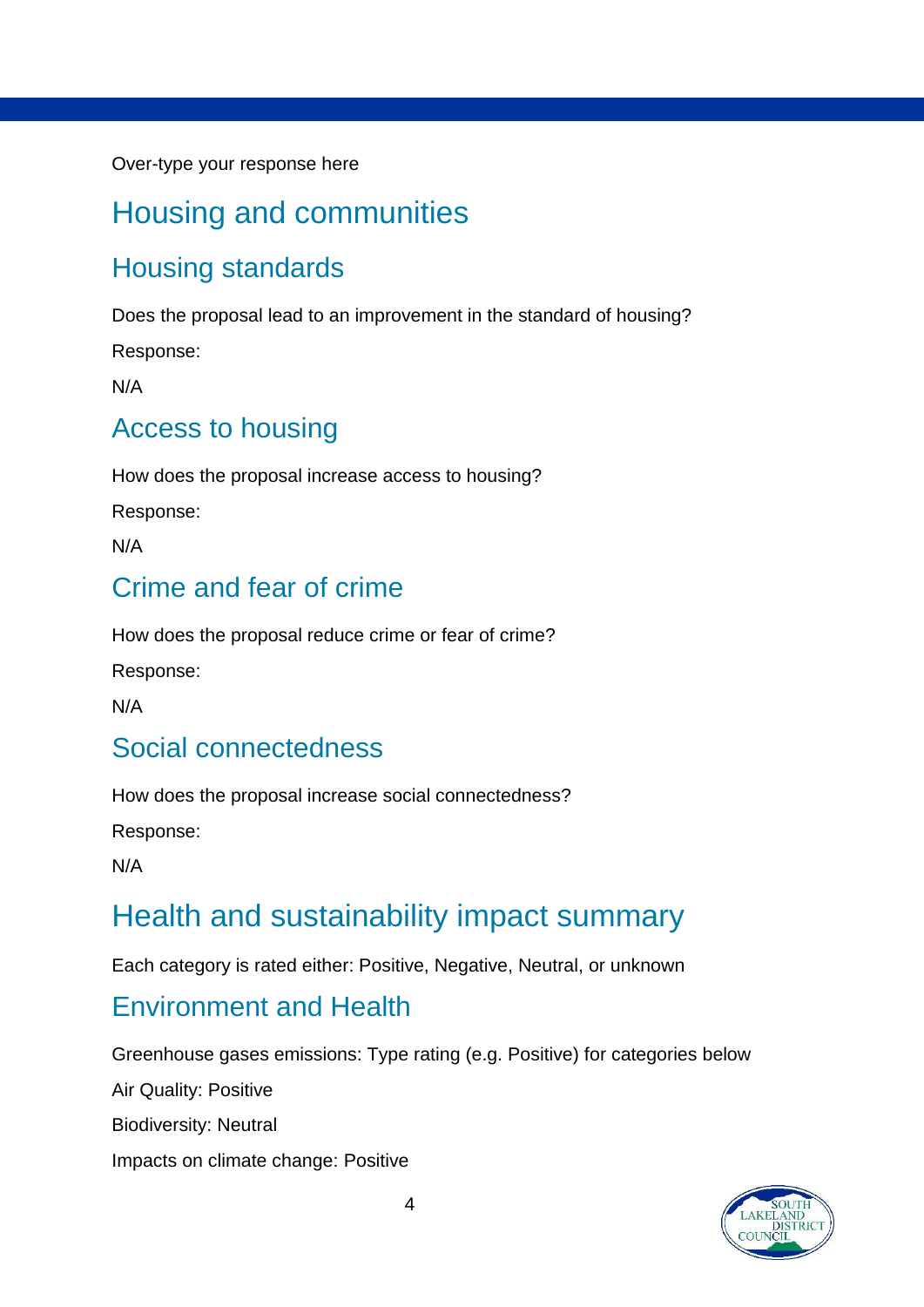Reduced or zero requirement for energy, building space, materials or travel: Neutral Active travel: Neutral

### Economy and Culture

Inclusive and sustainable development: Neutral Jobs and level of pay: Neutral Healthier high streets: Neutral Culture creativity and heritage: Neutral

### Housing and communities

Standard of housing: Neutral Access to housing: Neutral Crime: Neutral Social connectedness: Neutral

### Health and sustainability action plan

What actions will be taken to eliminate or minimise any negative impacts identified above?

| <b>Actions</b> | Who's responsible | Completed (Date) |
|----------------|-------------------|------------------|
| N/A            | N/A               | 01/01/01         |
| N/A            | N/A               | 01/01/01         |

What positive actions will be taken to advance health or sustainability?

| <b>Actions</b> | Who's responsible | Completed (Date) |
|----------------|-------------------|------------------|
| N/A            | N/A               | 01/01/01         |
| N/A            | N/A               | 01/01/01         |

### Research

Evidence, research and other sources of information used to inform the Impact Assessment.

N/A